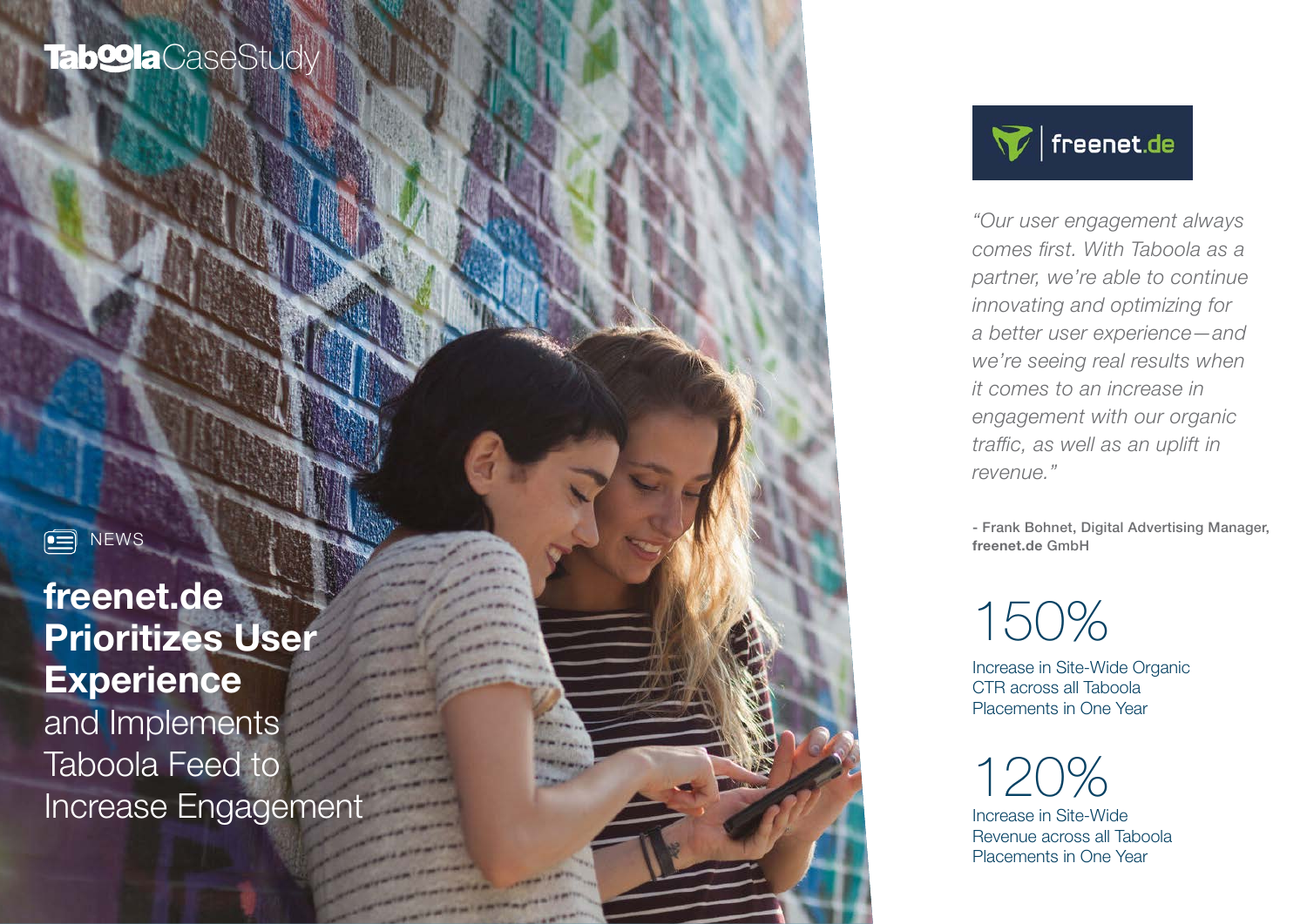## CaseStudy CaseStudy





#### **COMPANY**

As a general interest portal, **freenet.de** reaches millions of users on the German-speaking Internet with innovative technologies, attractive content and user-friendly services.

#### **CHALLENGE**

Deliver an optimized user experience in order to drive engagement with organic content, as well as increase revenue.

#### **SOLUTION**

Extend Taboola Feed on article pages and implement Taboola Feed on email logout screen.

#### **RESULTS**

With Taboola, freenet.de saw a 150% increase in organic CTR and a 120% increase in revenue sitewide in just one year.

freenet.de Engages Users on Article and Email Logout Pages with Taboola Feed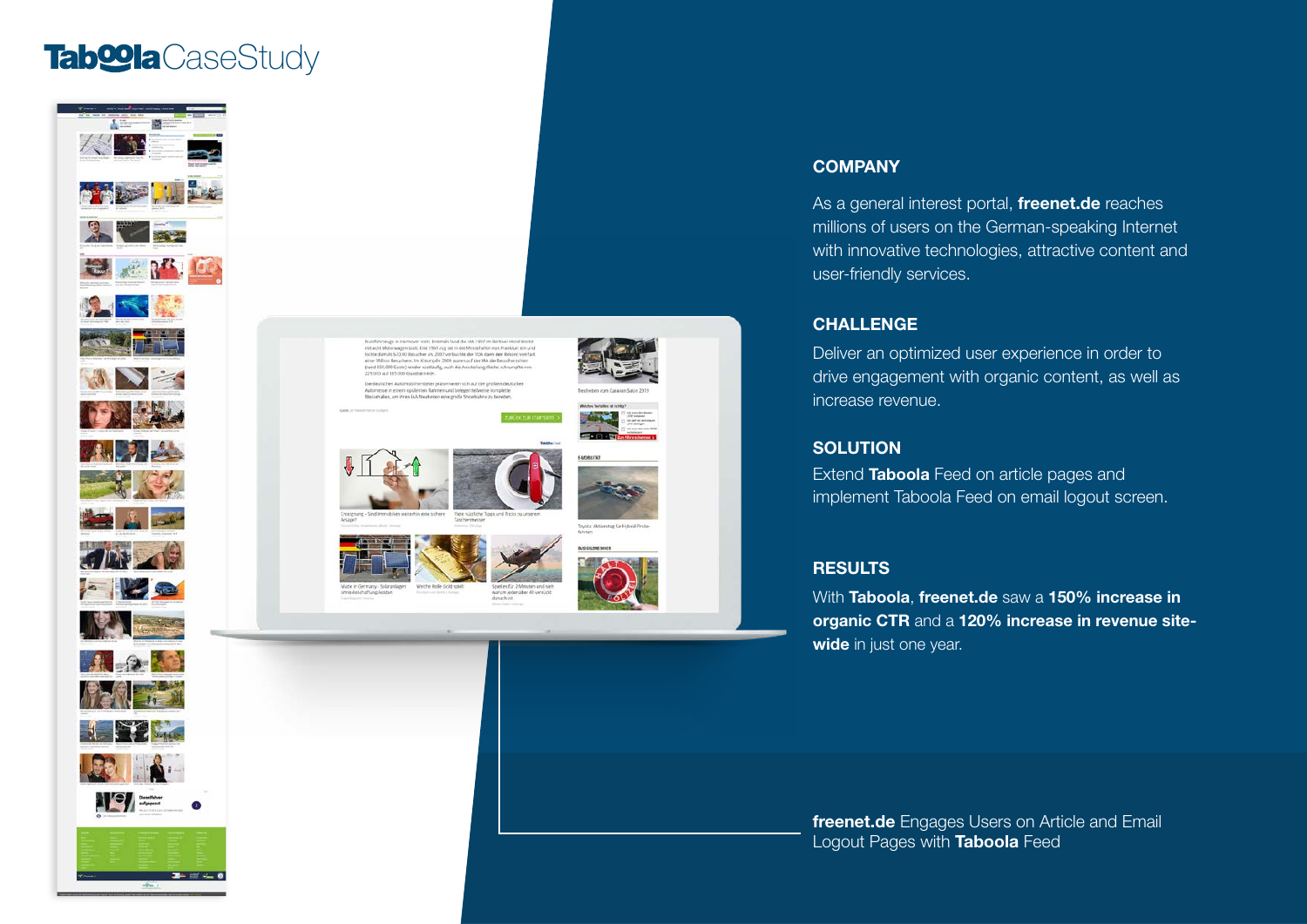### **Tab@la**CaseStudy



#### INTRODUCTION

As a digital lifestyle provider, the freenet Group offers its approximately 13 million customers Telecommunications, Internet, Energy and TV as well as all services, applications and devices that are connected or controllable with mobile devices.

freenet.de is a general interest portal that offers free email address and cloud services. The site reaches millions of users on the Germanspeaking Internet with innovative technologies, attractive content and user-friendly services.

#### TABOOLA FEED DRIVES ENGAGEMENT WITH ORGANIC CONTENT ON FREENET.DE'S ARTICLE PAGES

| <b>Article</b> | Increase in | Increase in  |
|----------------|-------------|--------------|
| Page           | Revenue*    | organic CTR* |

In order to accommodate the content consumption needs of their site visitors, **freenet.de** staffs an editorial team to curate content and produce organic articles from a variety of verticals including news, entertainment, automotive, finance, travel and more.

freenet.de implemented Taboola Feed to help drive engagement with this organic content, as well as sponsored content, on their article pages.

Always keeping user engagement in mind, freenet.de expanded the length of their **Taboola** feed after seeing an increase in CTR on pages with additional cards.